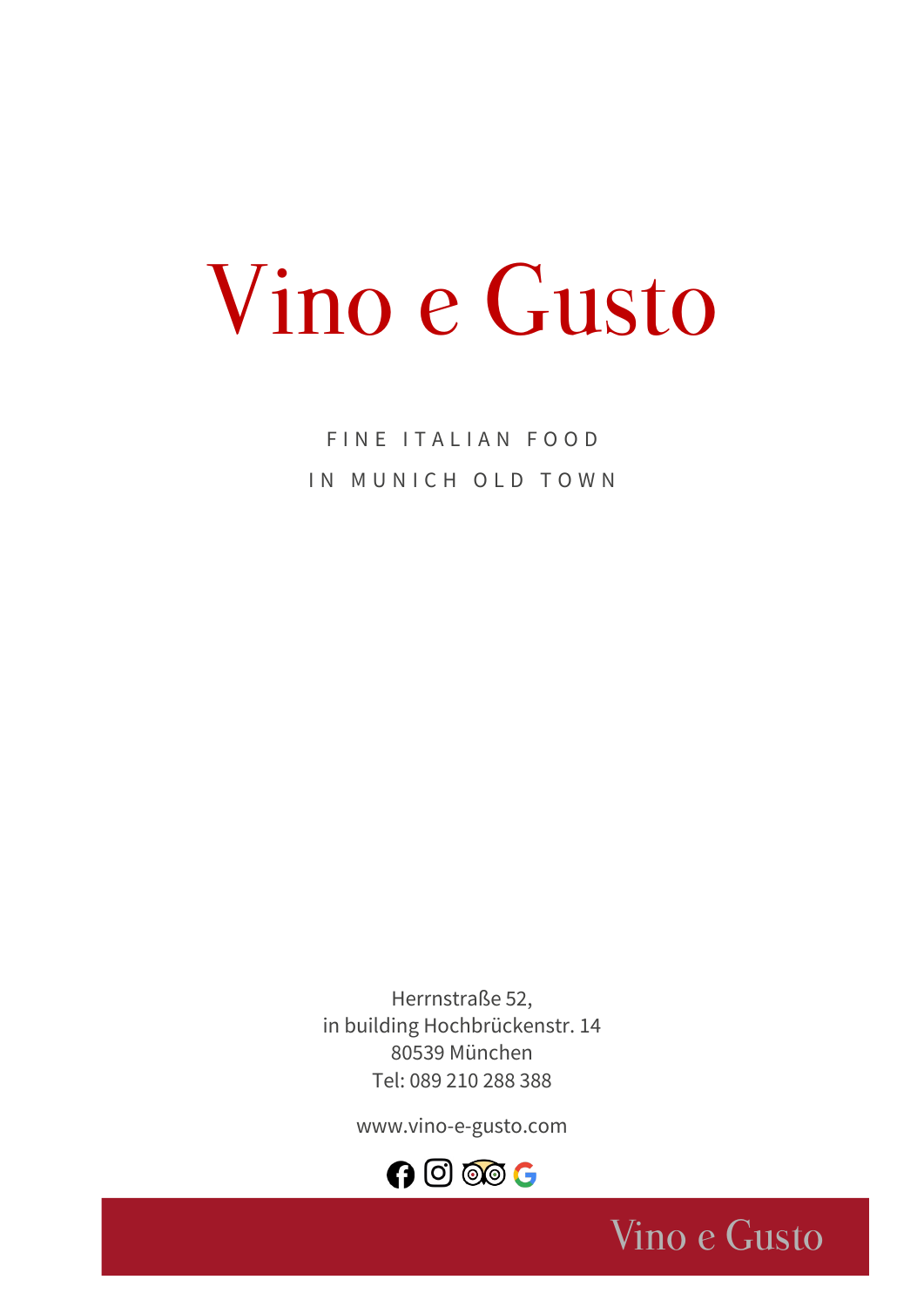# Aperitivi

| Prosecco D.O.C. Spumante Borgo Gritti Extra Dry Millesimato / Rosé Extra Dry <sup>12</sup> € 7,90 / 8,90 |                 |
|----------------------------------------------------------------------------------------------------------|-----------------|
| Spumante Ferrari Brut Metodo Classico Trento DOC Brut / Rosé <sup>12</sup>                               | € 11,90 / 12,90 |
| Franciacorta Berlucchi Cuvée Imperiale Brut / Max Rosé <sup>12</sup>                                     | € 13,90 / 14,90 |
| Champagner Taittinger Brut Réserve / Prestige Rosé <sup>12</sup>                                         | € 16,90 / 17,90 |
| Champagner Louis Roederer Brut Collection / Brut Rosé Vintage <sup>12</sup>                              | € 18,90 / 20,90 |
|                                                                                                          |                 |

0,2l

0,1l

| Aperol / Veneto Sprizz (Aperol, Prosecco/Chardonnay, Soda & Orange) $^{12, a}$ , as Aperol Orange $\epsilon$ 9,90 / 8,90 |            |
|--------------------------------------------------------------------------------------------------------------------------|------------|
| Sanbitter Sprizz (Sanbitter, Prosecco, Soda and Orange) <sup>12,a</sup> , also as Virgin Tonic                           | €9,90/8,90 |
| Hugo (Elderflower, Chardonnay, Soda, Minze) <sup>12,a</sup> , also as Virgin Hugo                                        | €9,90/7,90 |
| Tintoretto Veneziano (Prosecco, Granatapfelsaft, Triple Sec) <sup>12,a</sup>                                             | €9.90      |

### ...and for an Apéro:

| A selection of freshly baked bread - using the flour from the traditional Hofbräuhaus mill in the        |                 |
|----------------------------------------------------------------------------------------------------------|-----------------|
| neighborhood - and with the ecological Extra Virgin Olive Oil Italiano Castello di Albola <sup>1,V</sup> | € 5.90          |
| A little bowl of Olive Grande with peperoncini V                                                         | $\epsilon$ 4.90 |
| A plate of Olive Grande with pieces of Parmigiano <sup>7, V</sup>                                        | € 11.90         |

# I vini bianchi al bicchiere – white wine by the glass

|                                                                                                 | 0,11   | 0,21          | 0,751 | 1,51 |
|-------------------------------------------------------------------------------------------------|--------|---------------|-------|------|
| Lugana Valmarone, Lombardei <sup>12</sup>                                                       | € 6,25 | € 12,50       |       | €85  |
| Lugana superiore Ottella, Lombardei <sup>12</sup>                                               | €7,80  | €15,60 $€52$  |       |      |
| Chardonnay delle Venezie DOC, Anselmi <sup>12</sup>                                             | € 4,95 | € 9,90 $€ 38$ |       |      |
| Pinot Grigio delle Venezie IGT, Anselmi <sup>12</sup>                                           | €4,95  | € 9,90 $€ 38$ |       |      |
| Sauvignon Blanc Marco Bonfante <sup>II</sup> , Piemont <sup>12</sup>                            | € 6,40 | €12,80 $€45$  |       |      |
| Gavi di Gavi DOCG, Marco Bonfante <sup>II</sup> , Piemont <sup>12</sup>                         | € 6,40 | €12,80 $€45$  |       |      |
| Roero Arneis DOCG, Marco Bonfante <sup>II</sup> , Piemont <sup>12</sup>                         | € 6,40 | €12,80 $€45$  |       |      |
| Regaleali, Tasca d'Almerita, Sizilien <sup>12</sup>                                             | € 7,15 | €14,25 $€50$  |       |      |
| Ribolla Gialla, Ralf Schumacher Selection, Friaul                                               | €7,15  | €14,25 $€50$  |       |      |
| Sauvignon Blanc, Ralf Schumacher Selection, Friaul                                              | € 7,15 | €14,25 $€50$  |       |      |
| Chardonnay, Ômina Romana <sup>III</sup> , Lazio <sup>12</sup>                                   | €8,75  | €17,50 €59    |       |      |
| Viognier, Ômina Romana <sup>III</sup> , Lazio <sup>12</sup>                                     | €9,40  | €18,80 $€64$  |       |      |
| Olmèra IGT <sup>IV</sup> (Tocai und Sauvignon), De Stefani <sup>IV</sup> , Veneto <sup>12</sup> | € 8,75 | € 17,50 € 59  |       |      |
| Weinschorle <sup>12</sup>                                                                       |        | € 6,50        |       |      |

Vino e Gusto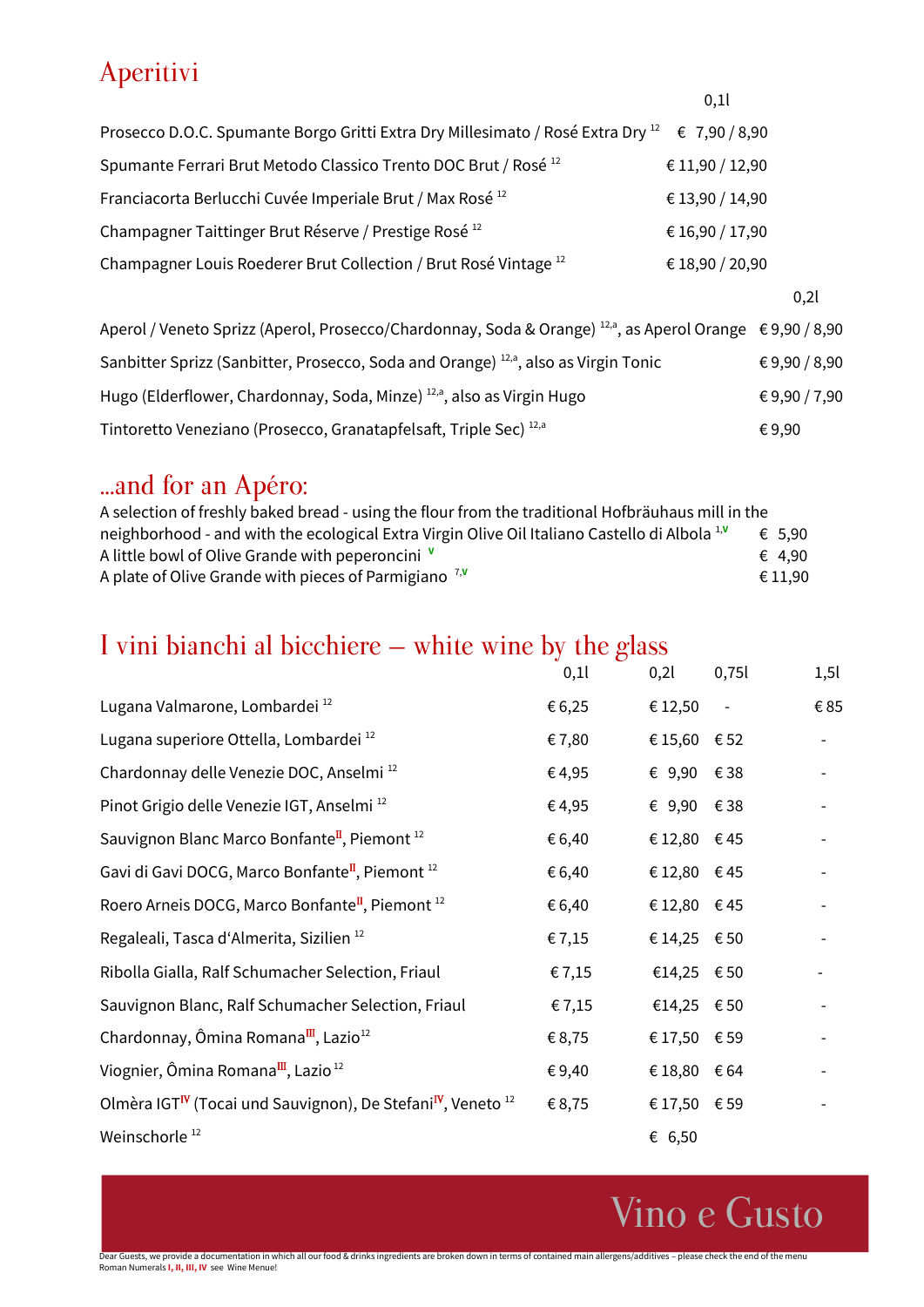# I vini rosati al bicchiere - rosé wine by the glass

|                                                                                                                                                                    | 0,1    | 0.21         | 0,751 | 1,5 |
|--------------------------------------------------------------------------------------------------------------------------------------------------------------------|--------|--------------|-------|-----|
| Rosato Ca'Ernesto DOC, Trentino <sup>12</sup>                                                                                                                      | € 5,80 | €11,50 €39   |       |     |
| Regaleali Le Rose, Tasca d'Almerita, Sizilien <sup>12</sup><br>(Gambero Rosso Oscar Qualità/Prezzo, Wine Spectator 82/100, I Vini Rosati del Gambero Rosso 3 Rose) | € 7.15 | € 14,25 € 50 |       |     |
| 11 Minutes, Pasqua, Veneto <sup>12</sup>                                                                                                                           | € 8,20 | € 16,40      | € 54  |     |

(James Suckling 91/100, Decanter 90/100, Luca Maroni 92/100, Concours Mondial de Bruxelles Gold)

# I vini rossi al bicchiere - red wine by the glass

|                                                                                                                                                                                         | 0,11    | 0,21         | 0,751   | 1,5 |
|-----------------------------------------------------------------------------------------------------------------------------------------------------------------------------------------|---------|--------------|---------|-----|
| Sernej Monferrato DOC <sup>12</sup> (Barbera und Cabernet Sauvignon),<br>Marco Bonfante <sup>II</sup> , Piemont                                                                         | € 10,40 | €20,80 €72   |         |     |
| Primitivo Negroamaro <sup>12</sup> (Negromamaro und Primitivo),<br>Luna Argenta, Puglia<br>(Mundus Vini Silver, Decanter World Wine Awards Bronze, International Wine Challenge Silver) | €7,80   | €15,60 $€52$ |         |     |
| Barbera D'Asti Stella Rossa DOCG <sup>12</sup> , Marco Bonfante <sup>II</sup> , Piemont € 8,80                                                                                          |         | €17,60 $€60$ |         |     |
| Appassimento Rosso <sup>12</sup> , Negrar, Veneto                                                                                                                                       | € 8,40  | €16,80 $€57$ |         |     |
| Montepulciano d'Abruzzo DOC <sup>12</sup> , Casal Bordino                                                                                                                               | €4,95   | €9,90        | €38     |     |
| Nero d'Avola DOC <sup>12</sup> , Feudo Arancio, Sicilia<br>(Mundus Vini Gold, Luca Maroni Il miglioni vini italiani)                                                                    | €4,95   | €9,90        | €38     |     |
| Primitivo I Muri <sup>12</sup> , Vigneti del Salento, Puglia<br>(Mundus Vini Silver, Decanter World Wine Awards Silver)                                                                 | €7,20   | €14,40 $€48$ |         |     |
| Cabernet Sauvignon <sup>12</sup> , Ômina Romana <sup>III</sup> , Lazio<br>(Decanter Silver)                                                                                             | € 11,50 | €23,00 €79   |         |     |
| Toscana IGT Luce della Vite (Merlot- und Sangiovese)<br>(James Suckling 97/100, Wine Enthusiast 92/100,<br>Wine Spectator 92/100, Luca Maroni 92/99, Gambero Rosso                      | € 25    | € 50         | € 182 - |     |
| Baron de Ley Reserva <sup>12</sup> , Rioja DOC, Mendavia, Spanien<br>(International Wine Challenge Silver, International Wine & Spirit Competition Bronze)                              | € 11,00 | € 22,00      | €78     |     |
| Weinschorle <sup>12</sup>                                                                                                                                                               |         | € 6,50       |         |     |

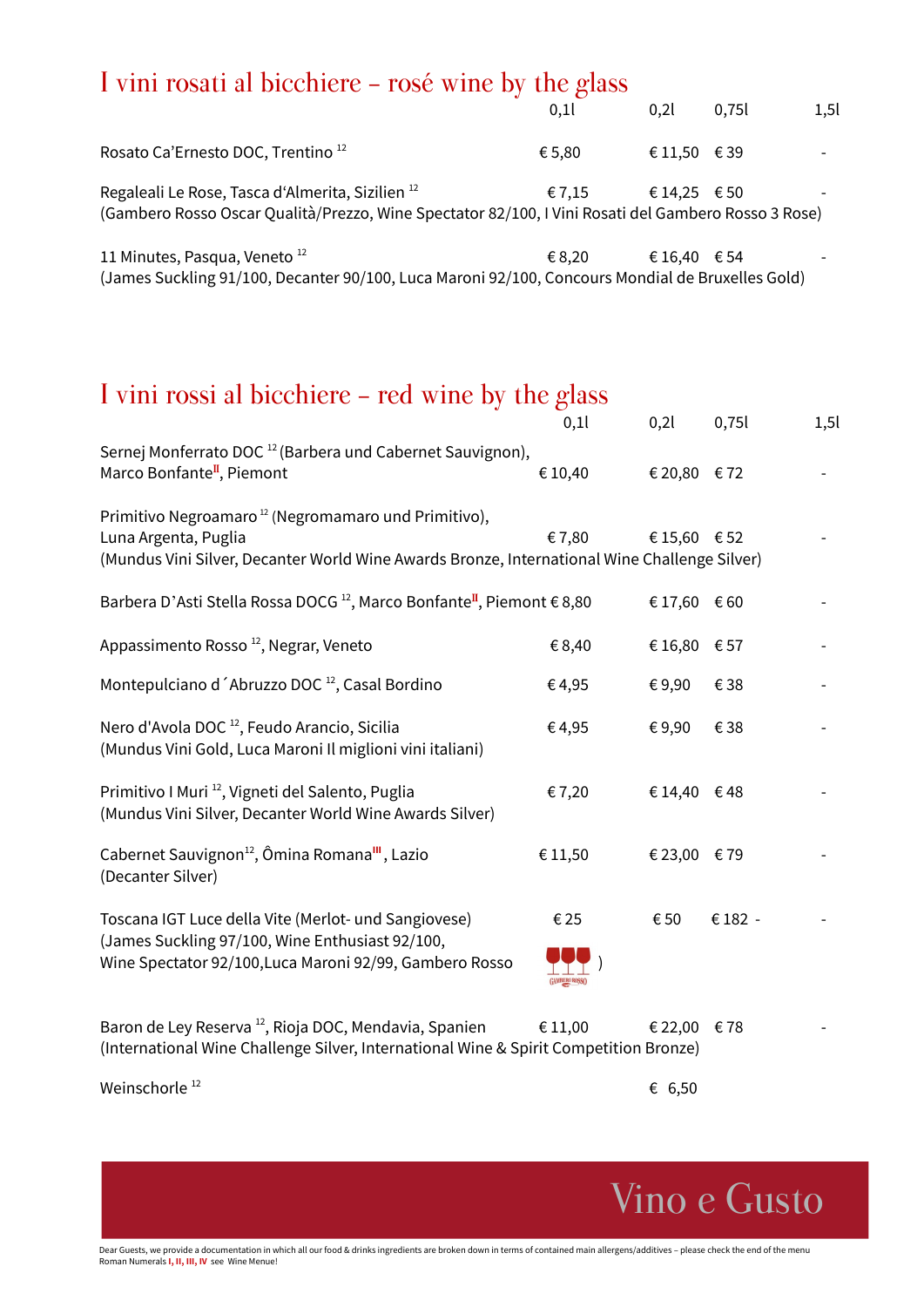### A special recommendation - exclusive wines by the glass, possible due to our wine-dispenser-technology:

|                                                                                                                                                                                                                                                                                                                                                                           | 0,1     | 0,21    | 0,751 |
|---------------------------------------------------------------------------------------------------------------------------------------------------------------------------------------------------------------------------------------------------------------------------------------------------------------------------------------------------------------------------|---------|---------|-------|
| Tignanello Toscana IGT <sup>12</sup> , Toskana 2019<br>Winery: Antinori - Tenuta Tignanello                                                                                                                                                                                                                                                                               | € 29    | € 58    | € 210 |
| Grapes 80% Sangiovese, 15% Cabernet Sauvignon, 5% Cabernet Franc<br>(James Suckling 97/100, Robert Parkers Wine Advocate 97/100, Galloni 98/100, Wine Spectator 97/100)                                                                                                                                                                                                   |         |         |       |
| Marchese Antinori Chianti Classico <sup>12</sup> DOCG, Toskana 2018<br>Winery: Antinori - Tenuta Tignanello<br>Grapes 100% Sangiovese<br>(James Suckling 93/100, Robert Parkers Wine Advocate 92+/100,<br>Wine Spectator 93/100, Wine Enthusiast 89/100, I Vini Di Veronelli<br>Super Tre Stelle, Antonio Galloni 91/100, International Wine & Spirit Competition Silver) | € 13,80 | € 27,60 | €96   |
| Amarone della Valpolicella DOCG <sup>12</sup> , Veneto 2017<br>Winery: Tommasi<br>Grapes 50% Corvina Veronese, 30% Rondinella, 15% Corvinone, 5% Oseleta<br>(James Suckling 92/100, Robert Parkers Wine Advocate 92/100, Wine Spectator 91/100,<br>Wine Enthusiast 92/100, Gambero Rosso                                                                                  | € 13,30 | € 26,60 | € 92  |
| Bricco Bonfante Nizza Riserva, Barbera d'Asti DOCG, Piemont 2015<br>Winery: Marco Bonfante <sup>II</sup><br>Grapes: 100% Barbera Superiore                                                                                                                                                                                                                                | € 12,20 | € 24,20 | € 84  |

(Concours Mondial de Bruxelles 2015 Gold, Vinibuoni d'Italia 2013 Golden Star)

Would you like a more detailed wine list with bottled wines, available vintages, descriptions of individual wineries and other reviews - this is already on your table!



Dear Guests, we provide a documentation in which all our food & drinks ingredients are broken down in terms of contained main allergens/additives – please check the end of the menu Roman Numerals **I, II, III, IV** see Wine Menue!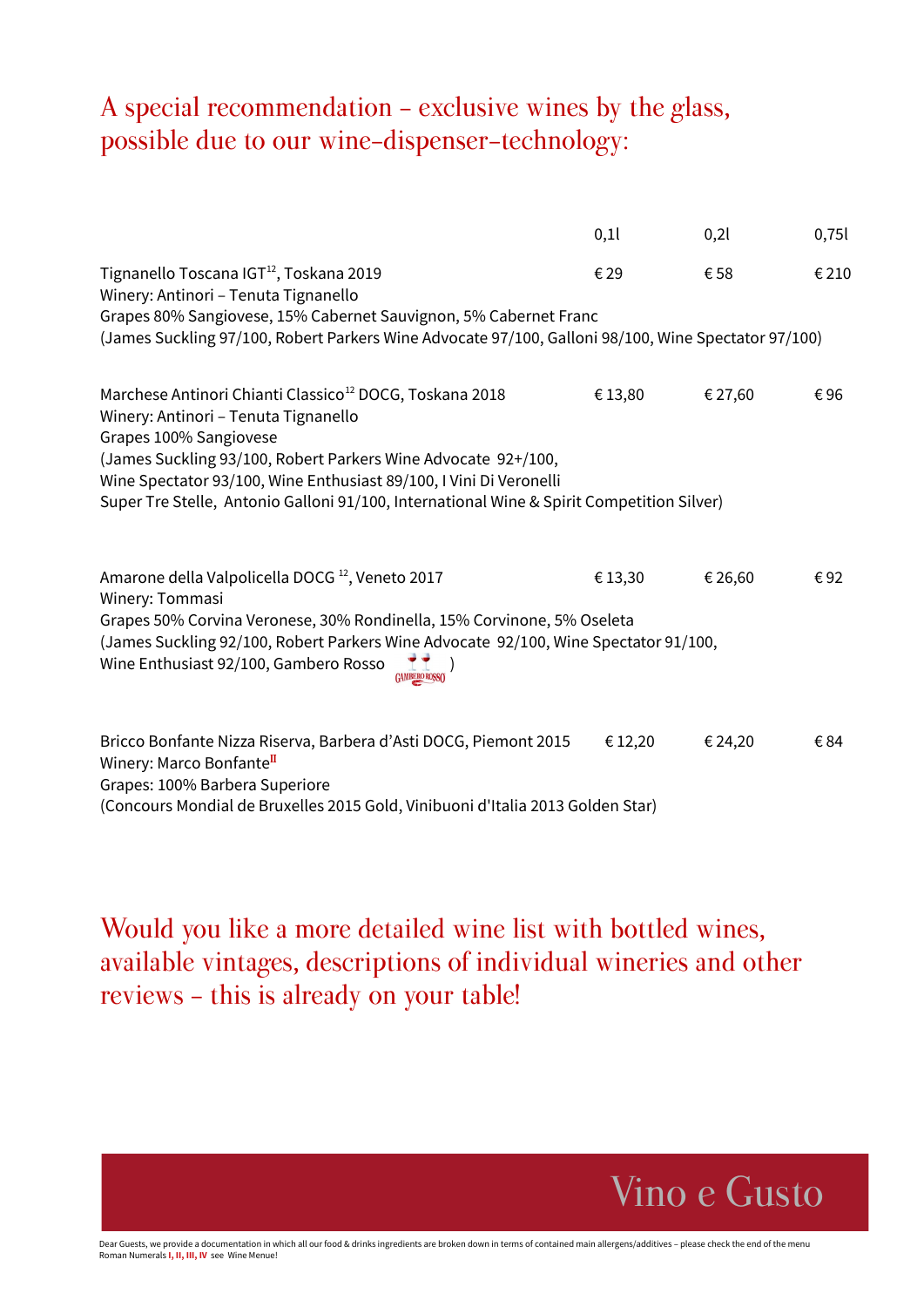# Principi - Starters

| Prosciutto San Daniele servito con cipolle al balsamico "Borretane" a,e                                                                                                                                            |       | € 18,90                |
|--------------------------------------------------------------------------------------------------------------------------------------------------------------------------------------------------------------------|-------|------------------------|
| San Daniele ham served with onions in balsamic vinegar                                                                                                                                                             | small | € 12,90                |
| L'antipasto della casa "Bellavista" dalla vetrina <sup>2,9,c</sup>                                                                                                                                                 |       | €18,90                 |
| Appetizers of the house "Bellavista" from the glass case                                                                                                                                                           |       | small $\epsilon$ 12,90 |
| Bruschetta classica con pomodoro <sup>1</sup><br>Classic Bruschetta bread with tomato                                                                                                                              |       | € 8,90                 |
|                                                                                                                                                                                                                    |       |                        |
| Bruschetta pomodoro mozzarella 1,7 V<br>Bruschetta bread with tomato and mozzarella                                                                                                                                |       | € 9,90                 |
| Bruschetta alla Romana <sup>1,4</sup><br>Bruschetta bread alla Romana with tomato, olives and anchovies                                                                                                            |       | € 10,90                |
| Mozzarella di Buffala di Masseria Lupata su un letto di verdure alla griglia <sup>7,9</sup><br>Vegetable bed with grilled buffalo mozzarella of the Masseria Lupata                                                |       | € 18,90                |
| Insalata Caprese con Mozzarella di Buffala di Masseria Lupata <sup>7V</sup><br>Caprese Salad with tomato and mozzarella of the Masseria Lupata and fresh basil                                                     |       | € 17,90                |
| Vitello Tonnato fatto in casa <sup>4</sup><br>Our highly acclaimed sous-vide veal slices on a tuna and caper sauce                                                                                                 |       | €18,90                 |
| Carpaccio di manzo italiano con rucola e parmigiano oppure con tartufo nero <sup>7</sup><br>Classic housemade beef carpaccio from Italian fillet with rocket salad and Parmesan shavings<br>or with black truffels |       | € 19,90 / € 23,90      |
| Tartare di manzo tagliata a mano da filetto italiano con rucola, capperi e scaglie di parmigiano € 24,90<br>Hand-cut tartare from Italian fillet with rocket, capers and Parmesan shavings                         |       |                        |
| Carpaccio di pesce tonno marinato agli agrumi con rucola e pomodorini<br>Housemade Tuna-Carpaccio marinated with Citrusfruit on rocket salad and cherry tomatoes                                                   |       | € 20,90                |
| For all appetizers we serve a selection of fresh, house-baked bread with the flour<br>from the traditional Hofbräuhaus mill in the neighborhood $1,1$ ,                                                            |       |                        |
| another order for<br>And for the special palate: Extra Virgin Olive Oil Italiano Castello di Albola <sup>1,v</sup>                                                                                                 | 0,1   | € 1,90<br>€ 3,90       |
|                                                                                                                                                                                                                    |       |                        |
| Zuppe – Soups                                                                                                                                                                                                      |       |                        |
| Crema di pomodoro <sup>9</sup><br>Homemade Tomato Creme Soup                                                                                                                                                       |       | € 10,90                |
| Minestrone <sup>9 v</sup>                                                                                                                                                                                          |       | € 12,90                |

Homemade vegetable soup from veggies of the season

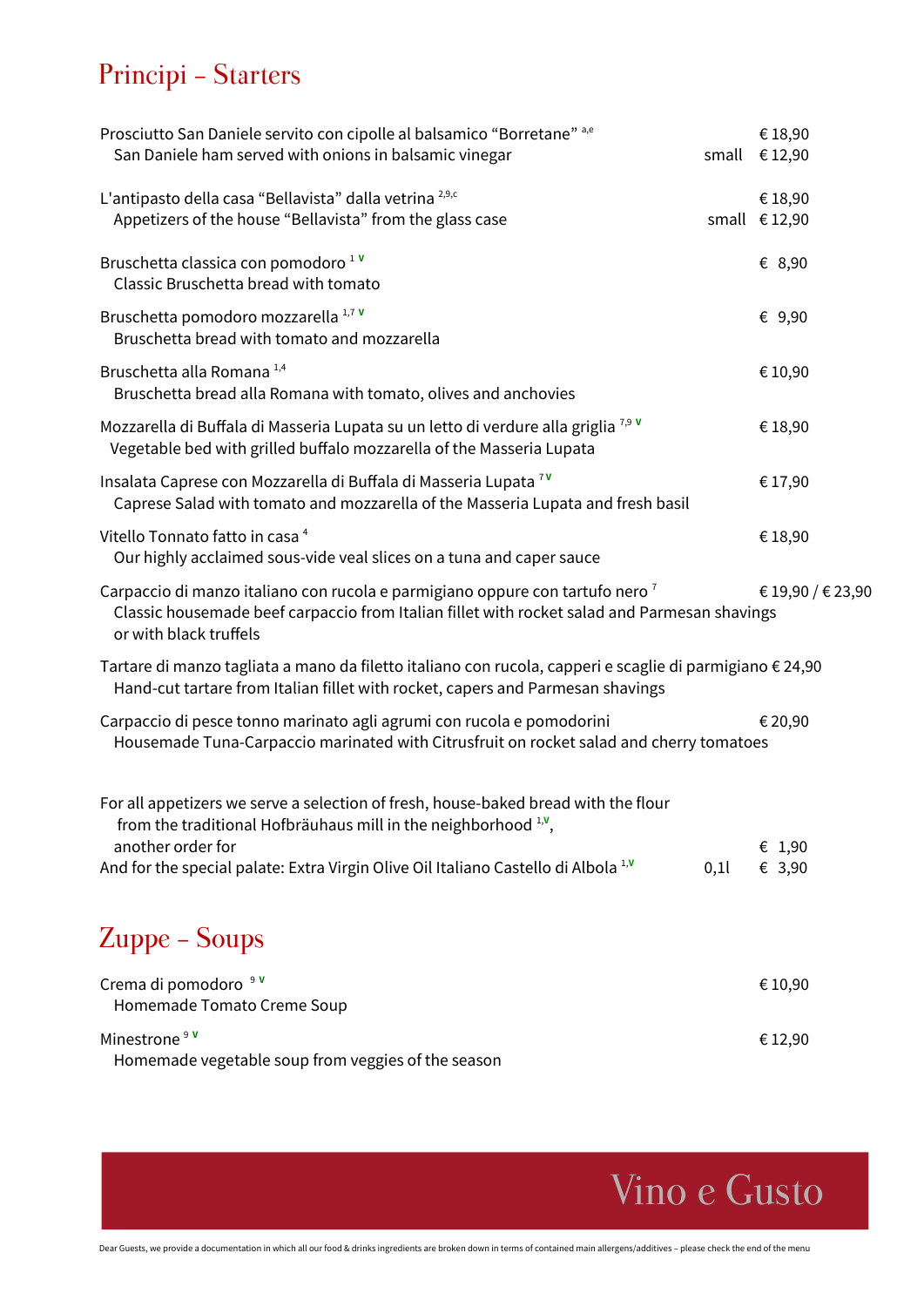### Insalate - Salads

| Insalata verde 10V<br>Green salad                                                                                                                                                                         |     | € 8,50  |
|-----------------------------------------------------------------------------------------------------------------------------------------------------------------------------------------------------------|-----|---------|
| Insalata mista 9,10 V<br>Mixed salad                                                                                                                                                                      |     | € 9,90  |
| Insalata di pomodoro ramato e cipolla 10V<br>Tomato salad with red onions                                                                                                                                 |     | € 9,90  |
| Insalata di rucola selvatica con parmigiano e pomodorini $^{7,10}$ V<br>Rocket salad with parmesan shavings and cherry tomatoes                                                                           |     | € 15,90 |
| Insalata Cesare con parmigiano e croutons $1,4,7 \vee$ in chiave moderna con pollo $1,4,7 \in \{18,90/\in 20,90\}$<br>Caesar's Salad with Parmesan shavings and housemade croutons / with grilled chicken |     |         |
| Insalata con Gamberi <sup>2,10,h</sup><br>Mixed salad with shrimp from the grill                                                                                                                          |     | € 22,90 |
| And for the special palate: Extra Virgin Olive Oil Italiano Castello di Albola <sup>1,V</sup>                                                                                                             | 0,1 | € 3,90  |

### Pasta e basta – Noodles

| Penne Napoli <sup>1</sup><br>Penne Napoli with tomato sauce                                                                                                        | € 11,90           |
|--------------------------------------------------------------------------------------------------------------------------------------------------------------------|-------------------|
| Penne Arrabbiata <sup>1</sup><br>Penne arrabiata in spicy tomato sauce with garlic                                                                                 | € 12,90           |
| Penne all' Amatriciana <sup>1,h</sup><br>Penne with tomato-bacon-onion-sauce                                                                                       | € 14,90           |
| Spaghetti di Grangnano alio, olio e peperoncino 1,d v<br>Spaghetti with garlic, olive oil and red peppers                                                          | € 14,90           |
| Tagliatelle Romagnole alla Bolognese <sup>1</sup><br>Tagliatelle alla Bolognese with minced beef meat in tomato sauce                                              | € 16,90           |
| Spaghetti con gamberoni e pomodori pachino al vino bianco 1,2,h,12<br>Spaghetti with prawns and tomatoes in white wine sauce                                       | € 20,90           |
| Penne alla Petroniana <sup>1</sup><br>Penne alla petroniana with italian fillet strips and cherry tomatoes                                                         | € 19,90           |
| Spaghetti Carbonara <sup>1,3,7</sup><br>Freshly prepared original spaghetti carbonara with Guanciale bacon, eggs and parmesan                                      | € 20,90           |
| Spaghetti alla Forma di Parmigiano, senza oppure con tartufo nero 1,7 V<br>Spaghetti from the Parmesan loaf with or without black truffle, prepared for you to see | € 19,90 / € 24,90 |
|                                                                                                                                                                    |                   |

As we prepare every dish fresh we'll glady fulfill your additional ingredients wishes for  $\epsilon$  4,50 Of course we gladly serve a small portion of the pasta dishes, and deduct about 20% of the regular price

Vino e Gusto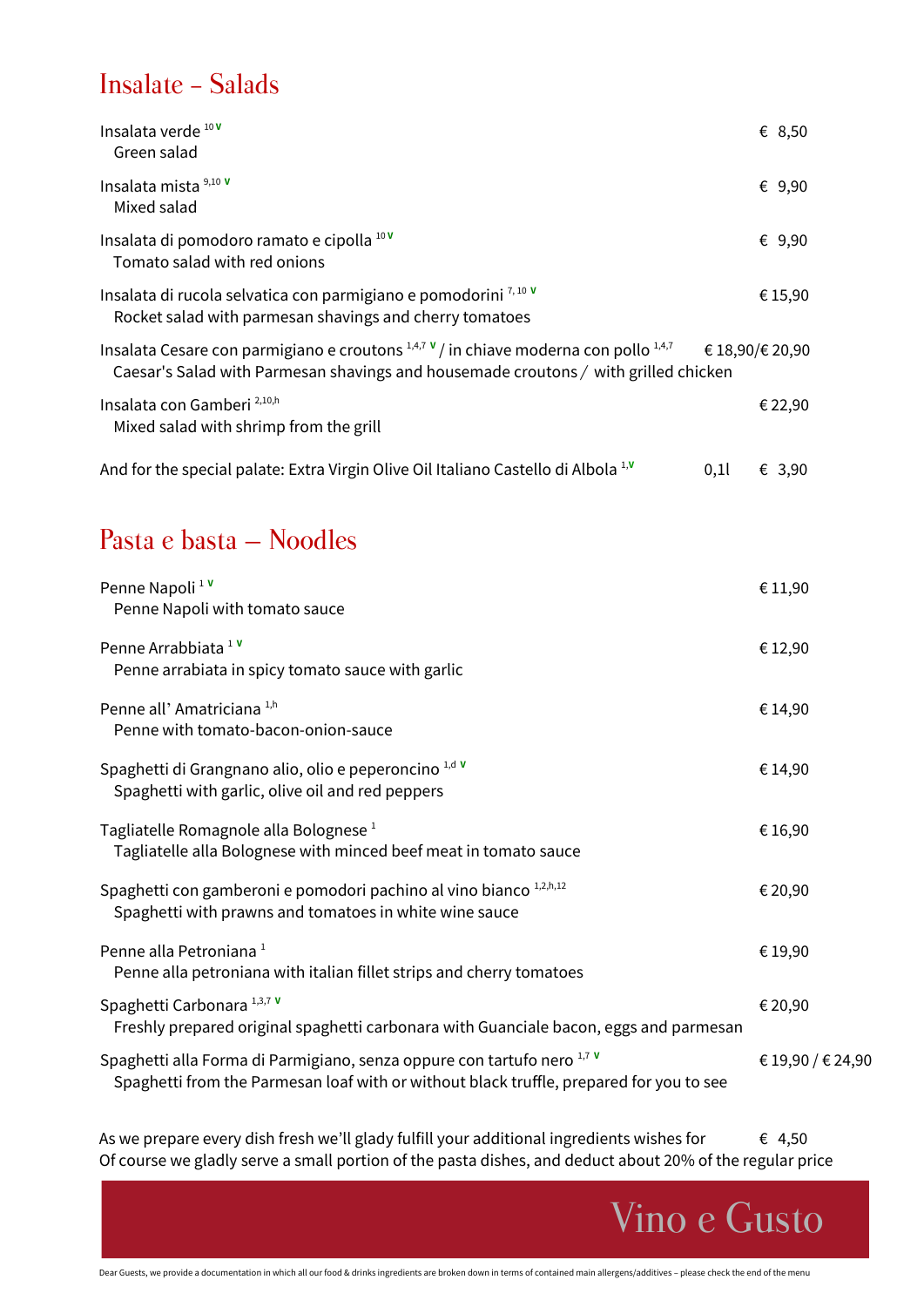### Pesce – Fish

| Cozze di Castella Mare al vino bianco (1000gr) 12,14<br>Mussels in white wine sauce with roasted house bread                                                                                                                                                     | € 22,90         |
|------------------------------------------------------------------------------------------------------------------------------------------------------------------------------------------------------------------------------------------------------------------|-----------------|
| Gamberoni Diavola con salsa di pomodoro piccante con contorno di verdure di stagione <sup>2,9,h</sup> € 30,90<br>Sicilian prawns in spicy tomato sauce with seasonal vegetables                                                                                  |                 |
| Bistecca di tonno (ca. 300gr) alla griglia con contorno di verdure di stagione <sup>4,9</sup><br>Atlantic Ocean Tuna-Steak from the grill with sauteed vegetables                                                                                                | €33,90          |
| Mazzancolle selvatica alla griglia con contorno di verdure di stagione <sup>2,9,h</sup><br>Wildcatch Tiger-prawns from the grill with sauteed vegetables                                                                                                         | € 35,90         |
| Orata ai ferri (ca. 700gr) con contorno di patate arrostite e verdure di stagione <sup>4,9</sup><br>Grilled sea bream with rosemary potatoes from the oven and sauteed vegetables                                                                                | €36,90          |
| Orata ai ferri royale con scampi e contorno di patate arrostite e verdure di stagione <sup>2,4,9,h</sup><br>Grilled sea bream with prawns as well as rosemary potatoes from the oven and sauteed vegetables                                                      | € 38,90         |
| Grigliatissima di pesce "Mare Nostrum" con contorno di patate arrostite e verdure di stagione<br>per due persone <sup>4,9,14</sup><br>Mixed game fish "Mare Nostrum" grilled with rosemary potatoes and sauteed vegetables for two                               | € 79,90         |
| As we prepare every dish fresh we'll glady fulfill your additional ingredients wishes for                                                                                                                                                                        | € 4,50          |
| Carne – Meat                                                                                                                                                                                                                                                     |                 |
| Straccetti di manzo (ca. 200gr) e aglio, olio, peperoncino su un letto di rucola e parmigiano <sup>7,d</sup> € 30,90<br>Stripes of italian beef filet marinated with garlic, oil, hot pepper on rocket salad and Parmesan shavings                               |                 |
| Entrecote (ca. 350gr) alla griglia con verdure di stagione e patate arrostite al rosmarino $9 \in$ 32,90<br>Italian Entrecote from the grill with sauteed vegetables of the season and rosemary fried potatoes                                                   |                 |
| Filetto di Bue (ca. 300 gr) alla griglia con contorno di patate arrostite e verdure di stagione <sup>9</sup> € 37,90<br>Fillet steak from Italian beef, grilled, with sauteed vegetables of the season and rosemary fried potatoes<br>as Ladies Cut (ca. 150 gr) | € 24,90         |
| Filetto di Bue (ca. 300 gr) con salsa di pepe verde con contorno di patate arrostite e verdure $9$ € 39,90<br>Fillet steak from Italian beef, grilled, with housemade green pepper sauce and<br>sauteed vegetables of the season and rosemary fried potatoes     |                 |
| as Ladies Cut (ca. 150 gr)                                                                                                                                                                                                                                       | € 26,90         |
| Chateaubriand (ca. 600 gr) per due persone con contorno di patate arrostite e verdure <sup>9</sup><br>Italian beef Chateaubriand for two with sauteed vegetables of the season and rosemary fried potatoes                                                       | €79,90          |
| Bistecca Fiorentina grigliata (ca. 1400-1600gr) con contorno di patate arrostite e verdure <sup>9</sup><br>Original imported Bistecca Fiorentina from the Grill with sauteed vegetables of the season<br>and rosemary fried potatoes                             | à 100gr. € 7,50 |

As we prepare every dish fresh we'll glady fulfill your additional ingredients wishes for  $\epsilon$  4,50

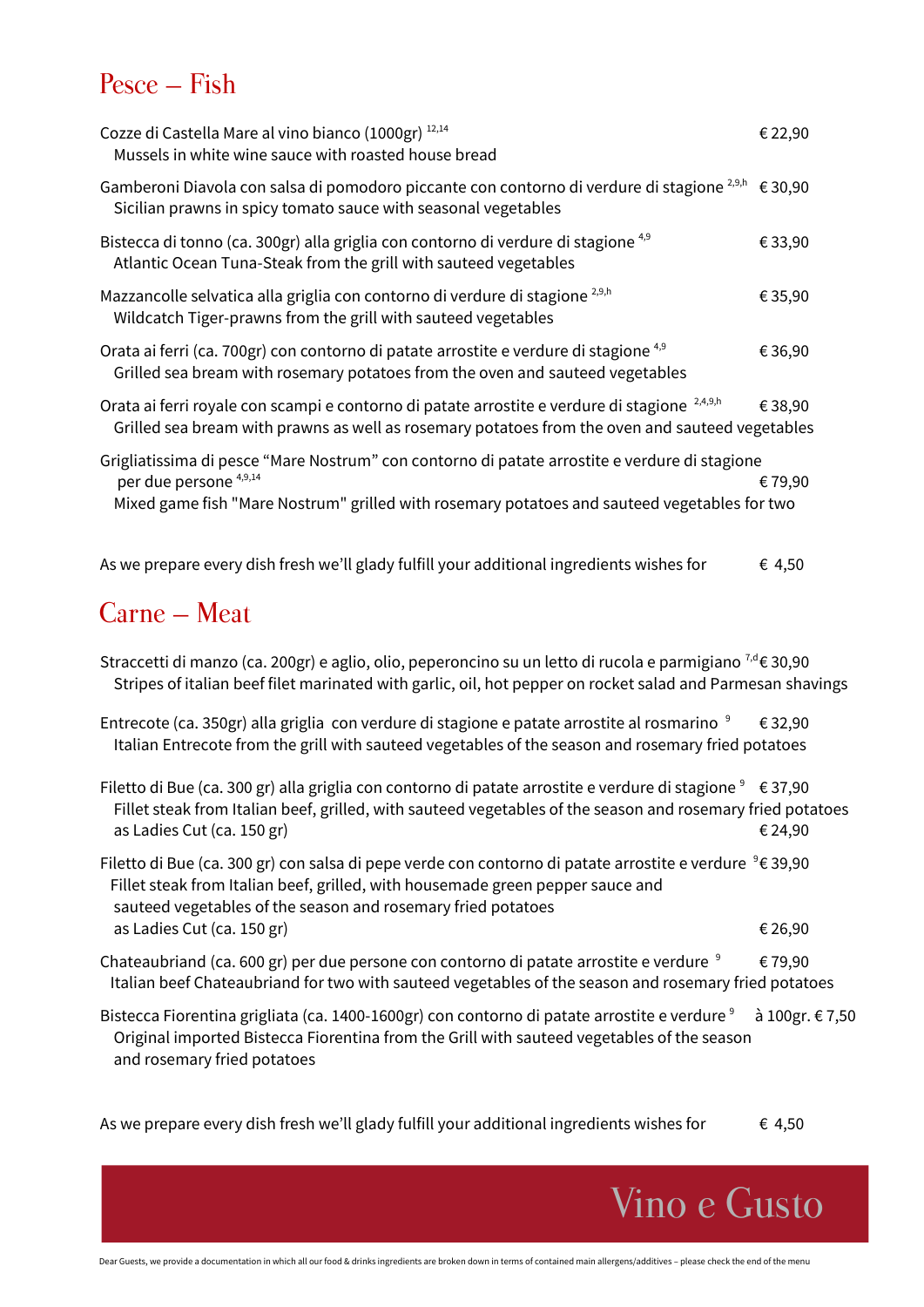#### **Dessert**

| Tirami su - a scelta: con salsa al cioccolato oppure con polvere di caffè espresso 1,3,7,a v<br>Housemade dessert made from Sponge Biscuit, Mascarpone Cream and Amaretto Espresso -<br>as you choose: With chocolate-sauce or with ground Espresso-powder | €9,90                             |
|------------------------------------------------------------------------------------------------------------------------------------------------------------------------------------------------------------------------------------------------------------|-----------------------------------|
| Tortino al cioccolato nero con gelato alla vaniglia $1,3,7,3$ v, (ca. 8 min)<br>Housemade lukewarm dark chocolate cake with vanilla ice cream                                                                                                              | € 12,90                           |
| Tortino al cioccolato bianco con gelato alla cioccolato $1,3,7,8$ V, (ca. 8 min)<br>Housemade lukewarm white chocolate cake with chocolate ice cream                                                                                                       | €12,90                            |
| Sorbetto al Limone <sup>7</sup><br>Lemon ice cream sorbet                                                                                                                                                                                                  | € 6,90                            |
| Parfait al torrone e cioccolato fatto in casa 1,3,7,8V<br>Housemade Semi-Frozen with chocolate and roasted hazelnuts                                                                                                                                       | € 12,90                           |
| Crema Catalana <sup>3,7 V</sup><br>Housemade cream dessert with a crispy caramel layer                                                                                                                                                                     | € 11,90                           |
| Panna Cotta 3,7<br>Housemade Italian Cream Pudding with Strawberry Sauce                                                                                                                                                                                   | € 8,90                            |
| Tartufo al Limoncello 3,7,a V<br>Semi-frozen lemon limoncello truffle ice cream                                                                                                                                                                            | € 10,90                           |
| Scroppino al Limone $^{7,12}$ V<br>À la minute prepared lemon sorbet with prosecco and vodka or with limoncello                                                                                                                                            | € 16,90                           |
| "Small&Fine": Affogato (espresso&vanilla ice cream) or Punto! (espresso&a spoon of Tirami Su) € 6,00                                                                                                                                                       |                                   |
| Selezione di formaggi pregiati della vetrina con le nostre mostarde miste 1,7,10 v<br>A selection of fine cheeses from the glass case with our mustard sauces                                                                                              | € 18,90<br>small $\epsilon$ 12,90 |

#### Dessert-Wines: Ideal with desserts, even better with cheese

Red: Le Filere di Maria Grazia, Marco Bonfante<sup>"</sup>, 100% Brachetto-grape<sup>12</sup>, , € 5,90 cooled, with typical "Perlage" Refrontolo passito 2013, De Stefani<sup>IV,</sup> 100% Marzemino-grape<sup>12</sup> € 6,90 Mozart already loved and immortalized this wine in his opera "Don Giovanni" as Eccellente Marzemino! Ruby red, intense bouquet of ripe forest fruits and violets, full taste of sour cherries and ripe blackberrie White:

Moscato D'Asti DOCG, Marco Bonfante<sup>"</sup>, 100% Moscato-grape<sup>12</sup>, , € 5,90 cooled, with typical "Perlage"

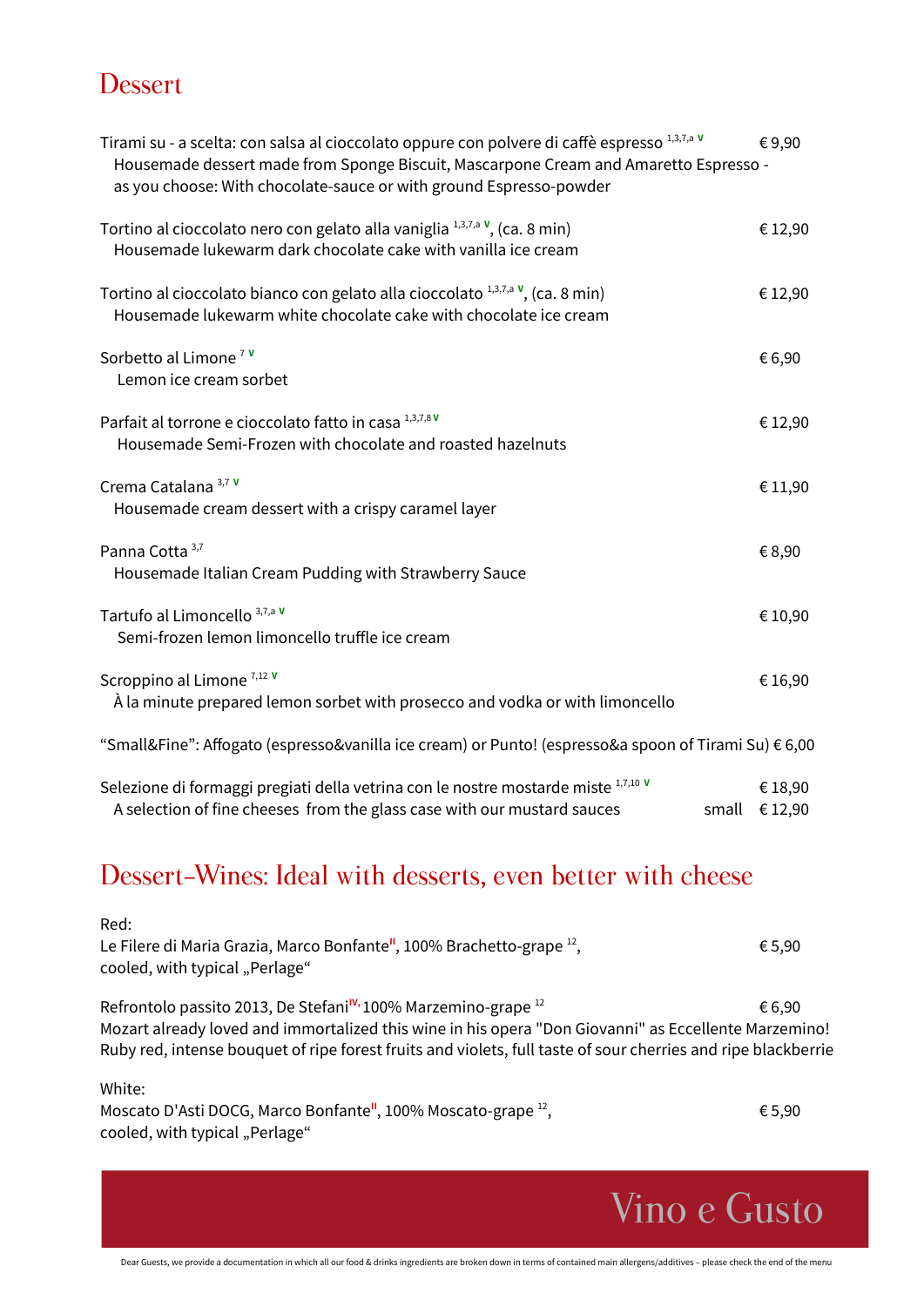#### Longdrinks and Aperitifs Bevande- Beverages

| €8,90   | San Pellegrino/Acqua Pan                          |
|---------|---------------------------------------------------|
|         |                                                   |
|         | € 12,90 San Pellegrino/Acqua Pan                  |
|         | €12,90 San Pellegrino/Acqua Pan                   |
|         |                                                   |
|         | € 12,90 Leitungswasser still / mit $\overline{r}$ |
|         | € 15,90 Cola/Cola light <sup>i</sup> /Fanta 0,21  |
|         |                                                   |
| € 11,50 | SchwippSchwapp Cola Ora                           |
| €8,90   | Schweppes Bitter Lemon <sup>a</sup>               |
| €9,90   | Thomas Henry Tonic Wate                           |
| €5,90   |                                                   |
|         |                                                   |

| Espresso / Caffè                          | €2,  |
|-------------------------------------------|------|
| Espresso doppio                           | €5,  |
| Espresso macchiato <sup>7</sup>           | €3,  |
| Espresso corretto                         | €6,  |
| Cappuchino / Latte macchiato <sup>7</sup> | €4.  |
| Heisser Tee (versch. Sorten)              | € 5, |
| Heisse Schokolade <sup>7</sup>            | €5,  |

## Amari - Bitters Birre - Beers

| Amari del Capo/Lucano/Montenegro <sup>12,a</sup>    | € 8,50 | Tegernseer Helles vom Fass <sup>1</sup>   |
|-----------------------------------------------------|--------|-------------------------------------------|
| Averna/Ramazotti/Cynar Bitter <sup>12,a</sup> 4cl   | € 8,50 | Erdinger Weißbier <sup>1</sup> / alkoholf |
| Fernet Branca/Branca Menta 12,a 4cl                 | € 8.50 | Krombacher Pils $10,331$                  |
| Sambuca <sup>12</sup> , Limoncello 4cl <sup>a</sup> | € 8.50 | Beck's Blue Helles alkoholfre             |

| Nonino Grappa Prosecco <sup>12</sup> 4cl           |  |
|----------------------------------------------------|--|
| Nonino Grappa Chardonnay <sup>12</sup> 4cl         |  |
| Nonino Grappa Il Moscato <sup>12</sup> 4cl         |  |
| Nonino Grappa Williams <sup>12</sup> 4cl           |  |
| Marco Bonfante Grappa di Nebbiolo <sup>12</sup>    |  |
| Marco Bonfante Grappa di Moscato <sup>12</sup>     |  |
| Marco Bonfante Grappa Baribbio <sup>12</sup> 4cl   |  |
| Marco Bonfante Gr. di Barolo Riserva <sup>12</sup> |  |
| Marco Bonfante Gr. Albarone 2007 <sup>12</sup> 4cl |  |

| Campari Soda <sup>a,</sup> Campari Orange <sup>a</sup> ,<br>Aperol Orange <sup>a</sup> | € 8,90 | San Pellegrino/Acqua Panna 0,25l                                  | € 3,90 |
|----------------------------------------------------------------------------------------|--------|-------------------------------------------------------------------|--------|
| Negroni <sup>12,a</sup> (Gin, Vermouth, Campari)                                       |        | € 12,90 San Pellegrino/Acqua Panna 0,5l                           | € 5,80 |
| Americano <sup>12,a</sup> (Campari, Martini,                                           |        | € 12,90 San Pellegrino/Acqua Panna 0,75l                          | €7,90  |
| Angostura)                                                                             |        |                                                                   |        |
| Gin Tonic Bombay Sapphire mit Zitrone                                                  |        | € 12,90 Leitungswasser still / mit Kohlensäure 0,3l               | € 2,00 |
| Gin Tonic Mare mit Wacholderbeeren                                                     |        | € 15,90 Cola/Cola light '/Fanta 0,2l                              | € 4,20 |
| und Rosmarin                                                                           |        |                                                                   |        |
| Wodka Lemon / Cuba Libre <sup>i</sup>                                                  |        | € 11,50 SchwippSchwapp Cola Orange $a$ 0,3l                       | € 4,50 |
| Martini Bianco <sup>12,a</sup> / Martini Rosso <sup>12,a</sup>                         | € 8,90 | Schweppes Bitter Lemon <sup>a</sup> /Ginger Ale <sup>a</sup> 0,2l | €4,90  |
| Bellini <sup>12</sup> (Prosecco mit Pfirsichnektar)                                    | €9,90  | Thomas Henry Tonic Water 0,2l                                     | €4,90  |
|                                                                                        |        |                                                                   |        |

# Caffetteria Succhi, nettare –

#### Juices, nectars

| Espresso / Caffè                          | € 2.90 | Apfelsaft 0,3l           | € 5,20 |
|-------------------------------------------|--------|--------------------------|--------|
| Espresso doppio                           | € 5.30 | Granatapfel-Nektar 0,3l  | € 5,20 |
| Espresso macchiato <sup>7</sup>           | € 3.40 | Johannisbeer-Nektar 0,3l | € 5,20 |
| Espresso corretto                         | € 6.20 | Maracuja-Nektar 0,3l     | € 5,20 |
| Cappuchino / Latte macchiato <sup>7</sup> | € 4.50 | Orangensaft 0,3l         | € 5,20 |
| Heisser Tee (versch. Sorten)              | € 5.00 | Rhabarber-Nektar 0,3l    | € 5,20 |
| Heisse Schokolade <sup>7</sup>            | € 5,00 | Saft-Schorle 0,3l        | € 3,90 |

| Amari del Capo/Lucano/Montenegro <sup>12,a</sup>  | € 8.50 | Tegernseer Helles vom Fass $10,31$                             | € 4.50 |
|---------------------------------------------------|--------|----------------------------------------------------------------|--------|
| Averna/Ramazotti/Cynar Bitter <sup>12,a</sup> 4cl | € 8.50 | Erdinger Weißbier $\frac{1}{2}$ alkoholfrei $\frac{1}{2}$ 0,3l | € 4.90 |
| Fernet Branca/Branca Menta 12,a 4cl               | € 8.50 | Krombacher Pils <sup>1</sup> 0,33l                             | € 4.50 |
| Sambuca <sup>12</sup> , Limoncello 4cl ª          | € 8.50 | Beck's Blue Helles alkoholfrei                                 | € 4.50 |
|                                                   |        | Radler <sup>1</sup> 0,3l                                       | € 3,90 |

#### Grappe ... **Called Spirits** ...and Spirits

| Nonino Grappa Prosecco <sup>12</sup> 4cl           | €8,90   | Dewars Scotch 12 yrs <sup>12</sup> 4cl            | € 12,00 |
|----------------------------------------------------|---------|---------------------------------------------------|---------|
| Nonino Grappa Chardonnay <sup>12</sup> 4cl         | €8,90   | Glenmorangie Scotch <sup>12</sup> 4cl             | € 12,00 |
| Nonino Grappa Il Moscato <sup>12</sup> 4cl         | €8,90   | Pike Creek Whisky 10 yrs <sup>12</sup> 4cl        | € 11,00 |
| Nonino Grappa Williams <sup>12</sup> 4cl           | €9,00   | Maker's Mark Bourbon Whisky <sup>12</sup> 4cl     | € 10,00 |
| Marco Bonfante Grappa di Nebbiolo <sup>12</sup>    | € 9,00  | Grant's Blended Scotch Whisky <sup>12</sup> 4cl   | € 10,00 |
| Marco Bonfante Grappa di Moscato <sup>12</sup>     | € 9,00  | Monkey Shoulder Malt Scotch <sup>12</sup> 4cl     | € 10,00 |
| Marco Bonfante Grappa Baribbio <sup>12</sup> 4cl   | € 10,00 | Jack Daniels Whiskey No.7 <sup>12</sup> 4cl       | € 10,00 |
| Marco Bonfante Gr. di Barolo Riserva <sup>12</sup> |         | € 10,00 Vecchia Romagna <sup>12</sup> 4cl         | € 8,50  |
| Marco Bonfante Gr. Albarone 2007 <sup>12</sup> 4cl | € 15,00 | Lepanto Brandy Solera Gran Res. <sup>12</sup> 4cl | €9,00   |
|                                                    |         | Armagnac Comtal V.S. <sup>12</sup> 4cl            | € 8,50  |
|                                                    |         | Cognac Baron Otard V.S.O.P. 12 4cl                | € 11,50 |
|                                                    |         | Calvados Dauphin hors d'age <sup>12</sup> 4cl     | € 11,50 |
|                                                    |         | Baileys Irish Cream <sup>12</sup> 4cl             | € 8,30  |
|                                                    |         |                                                   |         |

Vino e Gusto